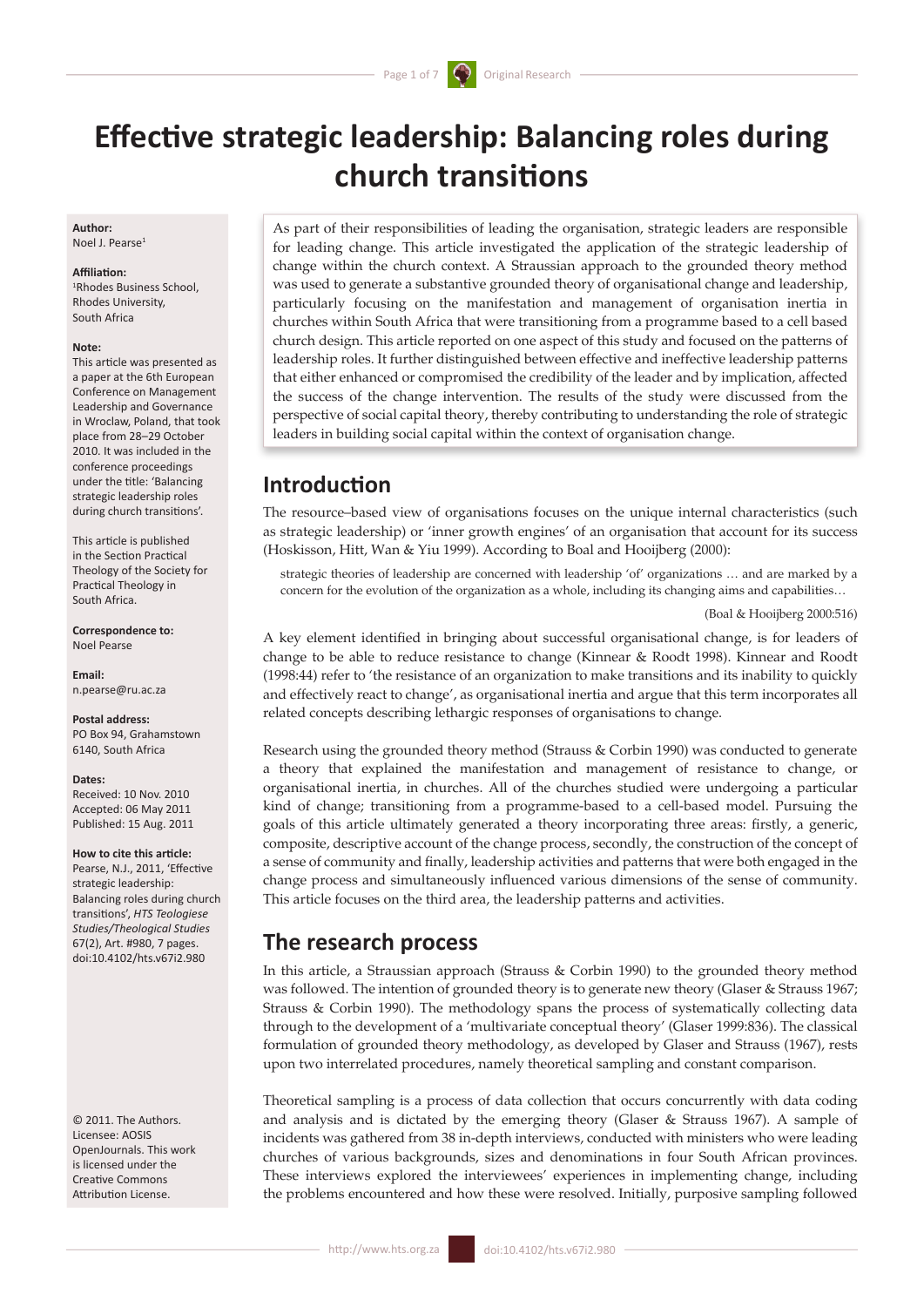by theoretical sampling (Glaser & Strauss 1967) was used to identify suitable interviewees. The interviews were selectively transcribed and analysed.

The interview data was analysed using open coding and constant comparison (Strauss & Corbin 1990) to generate categories. Open coding is the 'process of breaking down, examining, comparing, conceptualising, and categorizing data' (Strauss & Corbin 1990:61). Constant comparison involves comparing an incident with previous ones and then coding it into as many categories as possible. As the number of incidents grows, comparing of a new incident to each category of incidents would aid in generating the properties of the categories. At this point, through constant comparison and continued questioning, codes or categories are raised to a conceptual level through the specification of the conditions under which the concept occurs, through providing explanations for the occurrence and by making predictions of when it will occur. This forms the basis of the theory that emerges. Through further axial and selective coding (Strauss & Corbin 1990) a grounded theory was developed.

# **Essential research findings**

During the process of change where churches transitioned to a cell church design, the central characteristic being affected was the sense of community of the church. This concept of sense of community was defined as a sense of collectiveidentity, -purpose and -belonging amongst people who pray for, love, serve, develop and support each other in 'extended family' relationships (Pearse & Smith 2007:161). Sense of community is multi-faceted and was constructed to consist of two main properties, namely its form and the stability of this form. The construction of the sense of community concept is illustrated in Figure 1.

The form of community is the dominant property of community and can be described in terms of its sub-properties. The first sub-property of *form* reflects the structural aspects of community and addresses questions such as: '*who is in community, at both the collective and individual levels?*', '*how do they come into and maintain contact with one another?*' and '*what is the qualitative nature of these contacts?*' The second sub-property, *member orientation*, refers to the orientation of the individual members with respect to their focus, their perceived role in the church and the degree of concern shown about the role of the church in society. This can be thought of as the mindset that develops out of the interactions that



**FIGURE 1:** Sense of community and its properties.

the structural aspects promote. Thirdly, community has a *shape*. This shape has depth, which is characterised by the degree of intimacy and genuineness of relationships. It also has breadth, a quantitative measure of how many people (or groups) are part of the community. The shape of community may also be seen to exist at a number of levels. For example, at one level a sense of community may exist amongst the top leadership group of the church, whilst at another level it is reflected within a single small group. This final subproperty of the form of community is referred to as its *degree of congruence*. That is, the degree to which community retains a coherent characteristic form across the organisation and at different levels.

*Stability of community* is a secondary property of sense of community, reflecting the dynamic nature of the sense of community over time and can be described in terms of changes in member composition and changes in membership size. Stability of community is therefore related to the degree of movement of people into and out of community.

In considering the transition of churches in this study, it was evident that the change process had direct and indirect effects on various properties of the sense of community. Before initiating the transition, the leadership core of the church described how they had become increasingly aware of deficits in the church's sense of community, most noticeably its weakness in not being relevant to or having an impact on society and the lack of breadth as expressed in evangelistic activity. This translated into concerns about the lack of growth in membership size, not for its own sake, but as an indicator of carrying out their Biblical mandate to make disciples. Whilst leaders were concerned that the church members were too internally focused, they were also concerned about the relatively impersonal nature of the contacts that were created within the church through its programmes; therefore, both the current state of the church as well as the ideal state of the church post-transition could be described in terms of the properties of sense of community. It is not surprising then, that once the change was initiated it began to affect the state of the sense of community. This, in turn, gave rise to resistance to change or organisational inertia in various forms.

# **Findings on leadership**

Part of the selective coding process of grounded theory is re-arranging the data according to patterns that are being observed, so that the specificity of the theory can be enhanced, or the conditions of its occurrence specified (Strauss & Corbin 1990). In this section, the interaction of leadership patterns with sense of community is developed in the context of the cell-church transition. Furthermore, the leadership activities underpinning these patterns are described, followed by a description of the implications for the credibility of the leadership. The effective and ineffective leadership patterns respectively enhanced or compromised the credibility of the leader and by implication, affected the success of the change intervention.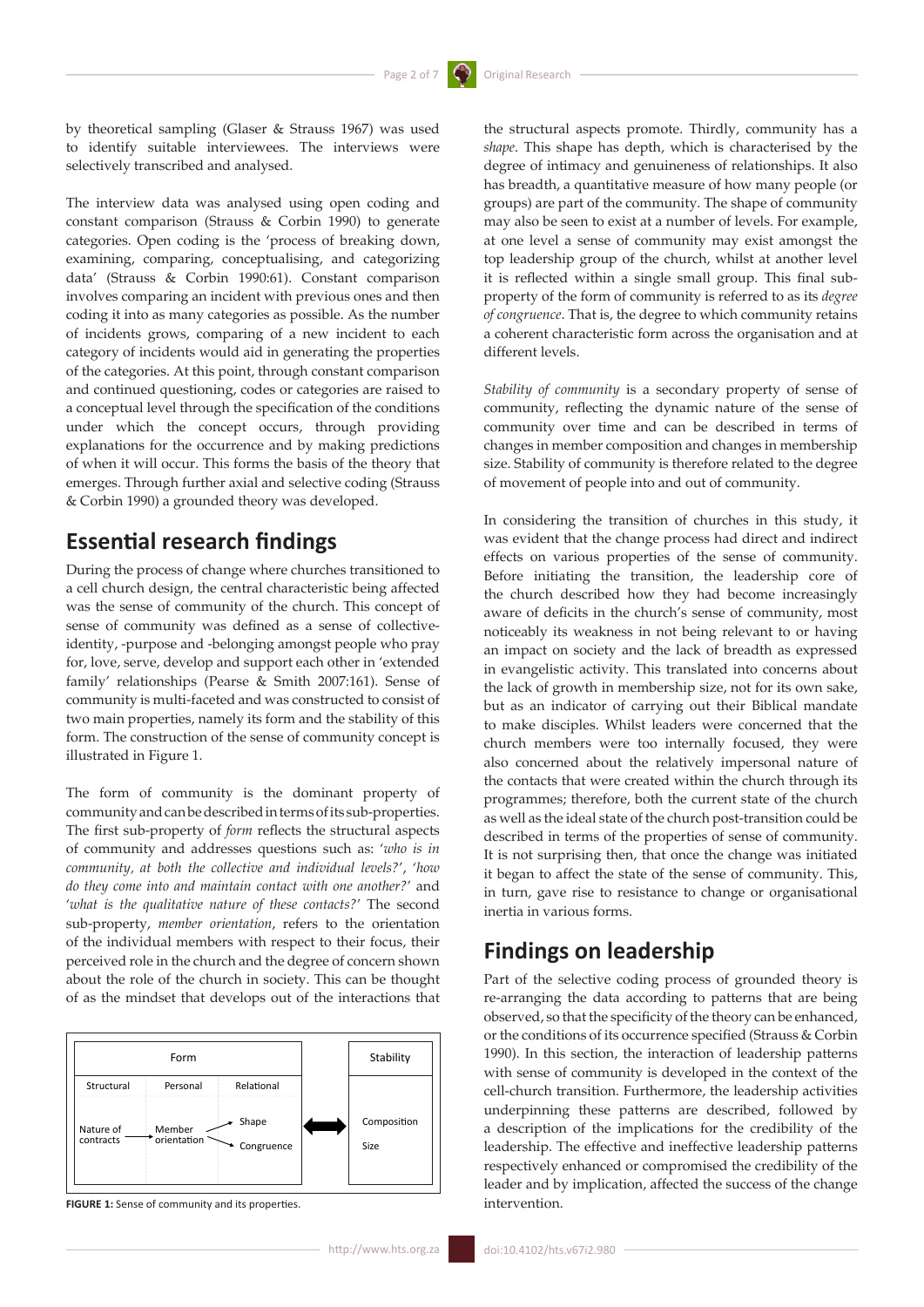### **Patterns of leadership action**

In examining the actions of leaders, three effective, interacting and interrelated patterns of leadership action emerged. These patterns have been referred to as the *freewheeler,* the *focused-pioneer* and the *reflexive-accommodator* pattern. Corresponding to each of these effective patterns are three ineffective patterns that arise when elements of each of the corresponding effective patterns are overemphasised. These ineffective leadership patterns have been labelled the *static non-leader*, the *rigid combatant* and the *popular people pleaser* pattern, respectively. Figure 2 illustrates the relationship between the various leadership patterns and sense of community.

These leadership patterns should not simply be interpreted as leadership styles that are ascribed to various leaders. Rather, they are patterns arising because of the interaction between leaders and their context over a particular period of time. That is, a series of incidents or events and a leader's activities in response thereto, usually typified a pattern. To further develop this point, there were times when the same individual displayed different patterns in different churches they had ministered in. There are also cases where the same leader in the same church displayed a variety of patterns at different times. Furthermore, it is proposed that effective leadership entails balancing the three effective patterns so as to avoid their ineffective counterparts. In other words, the three patterns are interrelated and the application of one pattern prevents the emergence of the ineffective counterpart of another.

The organisational context that leaders confronted when transitioning the church varied in terms of the level of organisational inertia that was manifested in response to modifications being made to the sense of community. That is, high organisational inertia was prevalent when there was much in the organisation that needed to be changed in order to bring it in to line with the desired state and in doing so, the existing sense of community was greatly altered. In this

instance, the organisation could be thought of as needing to be turned around, as its velocity is currently propelling it in the 'wrong' direction. In contrast, instances of low inertia arose when the organisation was already moving in the desired direction.

Similarly, when leaders tried to change the direction of a church, such as in transitioning from a programme-based model to a cell-based model, successfully negotiating this change involved on the one hand steering the church in the new direction and allaying member's concerns on the other. The leader had to manage the delicate balance between pushing ahead with change and thereby compelling the church to fulfil its perceived purpose and slowing down the pace of change to accommodate members' needs. Accordingly, when the *focused pioneer* pattern produced high levels of organisation inertia, the *reflexive accommodating* pattern was needed to balance it out and allay members' concerns. Excessive forcing of change is ineffective leadership as described in the *rigid combatant* pattern, whilst accommodating concerns at the expense of fulfilling the purpose of the church, is also ineffective, as described in the *popular people pleaser* pattern.

When organisational inertia was low, this was because the organisation was already moving in the direction of desired change. The current velocity simply needed to be maintained. This is what the *freewheeler* pattern entails. However, if there is no leadership influence, the velocity of change is lost. According to Newton's law, this is because there are forces, such as friction and gravity, working against the current motion. Similarly, organisations can lose their velocity in the absence of active leadership. This inactive leadership is expressed in the *static non-leadership* pattern. Leaders needed to keep reminding their followers of the direction that had been set and keep exercising influence to ensure that the member orientation properties of sense of community continued to mature in the desired direction. If the leader failed to do this, there was a tendency for members to pursue their disparate individual needs or preferred directions.



SOC, sense of community.

**FIGURE 2:** Balancing patterns of leadership.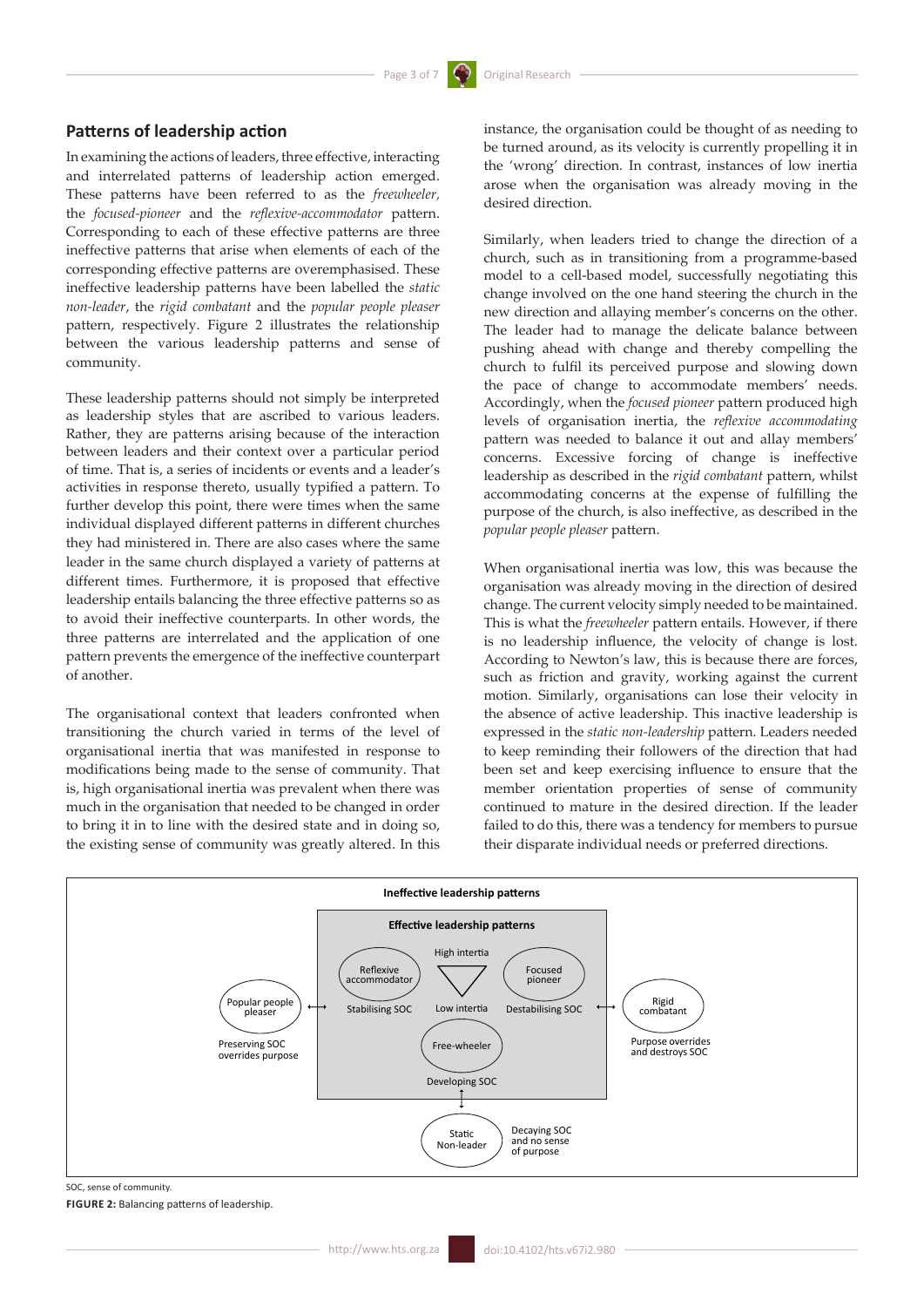### **Leadership activities**

In the research, three sets of leadership activities were identified, namely *searching* activities, *influencing* activities and *configuring* activities. Searching activities are concerned with collecting information that will assist in clarifying, setting and confirming the purpose and direction of the local church. Influencing activities are primarily focused on changing the ideas, beliefs, values and behaviour of people. Some of these activities are intentionally influencing, or *instrumental*; whilst others are *relational* and enhance the influence of the leader as a result of the stronger relationship that is being developed. Configuring activities involve designing, structuring and restructuring the socio-technical systems and structures of the local church. The linkage between the sense of community and the various leadership patterns can be understood more fully by examining the effects of the various leadership activities that characterise each of the patterns of leadership, on the sense of community.

Searching activities can be construed as seeking to hear the 'voice of God', as opposed to seeking to hear the voice of the people. The effective patterns try to manage the tensions between these two voices, with the reflexive accommodator placing more emphasis on 'trialogue'. Looking at the ineffective styles, the static non-leader tends to ignore the voices, whilst the popular people pleaser harkens to the voice of the people. Finally, the rigid combatant, in believing to have heard the 'voice of God', is deaf to other voices.

Configuring activities are pervasive within the focused pioneer pattern. Configuring activities incorporate composing, as well as developing systems and procedures. In composing the organisation, leaders create and/or remove opportunities for church members to interact. Thus, the structural nature of contacts within the church is affected. As this is the foundation for the other dimensions and sub-dimensions of sense of community, these configuring activities may have broad-based implications for the form and stability of the sense of community in the church. Depending on their nature, developing systems and procedures may also impact the form of community. For example, some of the training systems adopted as part of the church transition are designed to change the role of members so that they become service-oriented producers.

Influencing activities are divided into two clusters, namely instrumental and relational influence. Focused pioneers typically used instrumental influence to promote their change agenda. One of the intentions behind utilising instrumental

influence was to alter the member orientation component of sense of community. For example, preaching on the vision and values of the church or modelling appropriate behaviour encouraged people to become more active in the church and to be more concerned about others than themselves. Instrumental influence also advances a new shape of community. For instance, as people were encouraged and shown how to reach out to others in the church and outside the church, the depth and breadth of sense of community was shaped accordingly.

Leaders who demonstrated relational influence developed closer relationships with people. This had the effect of increasing the depth of sense of community by promoting intimacy and genuineness at a number of levels within the church, most notably amongst current and potential leadership groupings. Relational influence was usually the type of leadership activity that reflexive accommodators first resorted to.

Table 1 summarises the linkage between leadership patterns, leadership activities and sense of community that has been developed here. The table 'quantifies' the prevalence of a particular set of leadership activities within each leadership pattern. These need to be read in conjunction with the qualitative characteristics described above.

#### **Leadership patterns and leadership credibility**

The findings of the research suggested that as the process of change was embarked upon, the overreliance on ineffective patterns of leadership adversely affected the credibility of the leader, whilst the effective handling of the change initiative enhanced their credibility. Those leaders who drove the change process hard tended to begin to adopt the rigid combatant leadership pattern, which led to a decline in their credibility. On the other hand, with the popular pleaser or static non-leader patterns, where there was a loss or lack of momentum of the change initiative, this was equally damaging to leader credibility. This suggests that varying the pace of change affected leader credibility. Without credibility, the influence of the leader was undermined and the ability to continue with a change initiative compromised. In some situations, credibility of leadership was compromised to the point of separation of leader and followers. Whilst some of these departing followers may well have been laggards, the leader's actions had certainly contributed to their departure. Where the leader succeeded in maintaining an acceptable pace of change, their credibility was enhanced. This was more typically associated with the effective leadership patterns.

**TABLE 1:** Relationship between leadership activities and leadership patterns.

| Leadership patterns    | Leadership activities |               |                        |                             |
|------------------------|-----------------------|---------------|------------------------|-----------------------------|
|                        | Searching             | Configuring   | Instrumental influence | <b>Relational influence</b> |
| Static non-leader      | Low                   | Low           | Low                    | Low                         |
| Freewheeler            | Medium                | <b>Medium</b> | Medium                 | Medium                      |
| Focused pioneer        | <b>Medium</b>         | High          | High                   | Low                         |
| Rigid combatant        | Low                   | High          | High                   | Low                         |
| Reflexive accommodator | High                  | <b>Medium</b> | Low                    | High                        |
| Popular people pleaser | Low                   | <b>Medium</b> | Low                    | High                        |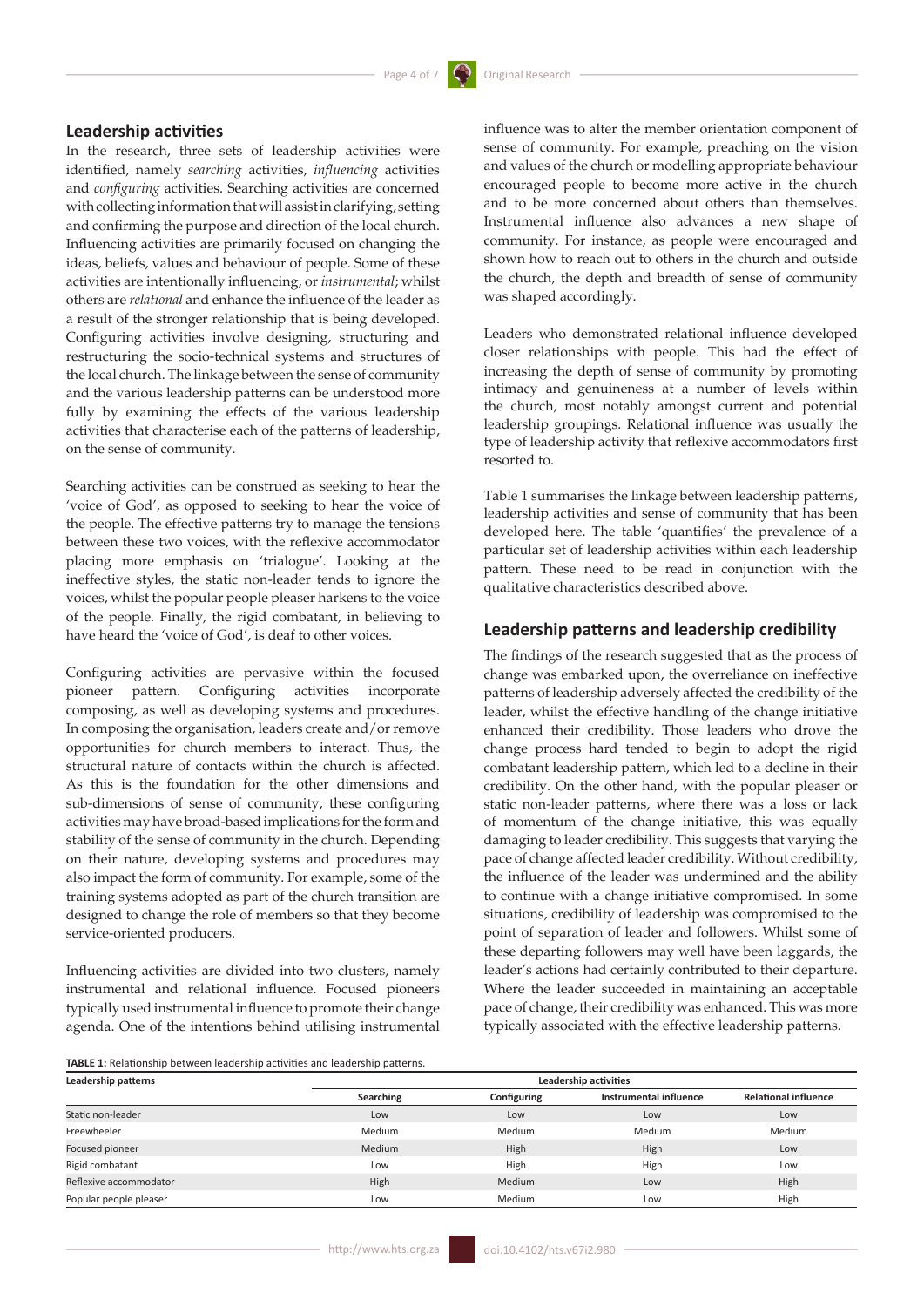# **Discussion**

In this article, three effective patterns of leadership have been described along with their ineffective counterparts. These patterns were characterised by a particular combination of leadership activities, which have also been described. It was further noted that effective leadership of change involves balancing these three effective patterns over time. In research investigating radical change, Huy (2002) made a similar discovery about the importance of balancing, with the focus in that study being on emotional balancing.

On the other hand, a lack of flexibility, or persistence in pursuing only one pattern of leadership for an extended period of time meant that the leader failed to achieve a balance and thereby produced an ineffective pattern. This infectiveness of leadership undermined the perceived credibility of the leader, as their actions harmed the sense of community, which in turn adversely affected the momentum of the change initiative.

Given the resonance of the construct sense of community with the literature on social capital, the results of the article are discussed from the perspective of social capital theory and highlight the role of leadership in either developing organisational social capital or eroding it.

#### **Organisational social capital**

The concept of social capital has been applied widely (Leana & van Buuren 1999), but of particular interest here is its applicability to the organisational level, or in organisational social capital (OSC). Leana and Van Buuren (1999) define OSC as:

a resource reflecting the character of social relations within the firm … realized through members' levels of collective goal orientation and shared trust, which create value by facilitating successful collective action.

(Leana &Van Buuren 1999:538)

Furthermore, in the light of the grounded theory that has been developed, with sense of community central to it, the spotlight on OSC can be narrowed down even more, to focus primarily on internal social capital, the ties an actor maintains within a collective, rather than with outsiders (Adler & Kwon 2002; Hitt & Ireland 2002). Internal social capital has to do with 'the relationships between strategic leaders and those whom they lead as well as relationships across all of the organization's work units' (Hitt & Ireland 2002:5).

Hitt and Ireland (2002) describe the process used by strategic leaders to manage human and social capital resources in companies in order to attain a competitive advantage. Whilst recognising the differences in the organisational context and purpose between churches and companies, the resource management process described by these authors provides a useful framework within which to look at the management of the church's social capital. This continuous process consists of three interdependent components, namely resource inventory, resource bundling and resource leveraging.

Resource inventory consists of three continuous and interdependent stages that are not necessarily sequential; namely resource evaluation, resource shedding and adding resources (Sirmon & Hitt 2003:344–348). Analogous to raw material inventory, resource evaluation involves determining current levels of social capital, recognising both strengths and deficiencies, including peoples' ability to learn and develop new capabilities (Hitt & Ireland 2002:7–8). This evaluation needs to incorporate individual resource stocks, as well as the quality of relationships (Hitt & Ireland 2002). For Kay (1993) the value of social capital (what he refers to as architecture) lies in its capacity for knowledge creation, flexibility and information exchange.

There are indications that part of the dissatisfaction that leaders experienced and that prompted them to search for a new model by which to lead the church, was their recognition that the social capital potential that was embedded in church relationships was not being realised. However, during their search activities, there was little evidence of leaders contemplating the capacity of their members to learn and develop the capabilities that were required to transition successfully. At the organisational level, the overall health of the church and its readiness for change was considered in some instances, but not the learning capacity of the individual members. This is an aspect that may require more careful consideration prior to embarking upon future transitions. An area that was sometimes given more thought was an ongoing assessment of the quality of relationships, those that the leader had with the members especially, but also those between members. It would seem that a rigid combatant pattern of leadership was particularly weak in this area, whilst it was the reflexive accommodator pattern's strength.

A second stage in the resource inventory component is resource shedding. Given the opportunity costs of maintaining and leveraging resources, it is often advisable to shed resources of low value that are not contributing to competitive advantage (Sirmon & Hitt 2003). This is not an easy thing to do in a family business setting, where it may, for example, involve releasing a family member from the business. Emotional ties, nostalgia and escalation of commitment have to be reckoned with, but failure to do so can lead to inertia (Sirmon & Hitt 2003). In the case of the churches investigated, those configuring activities of leaders that involved closing down particular church programmes, as well as some of the instrumental influence actions that overlooked the relational needs of members, can be understood as forms of resource shedding. These activities are particularly prevalent in the focused pioneer and rigid combatant patterns. The opportunity costs of such activities were also evident here. Leaders who maintained and supported programmes may have been popular with those involved with them, but also recognised that their continuation contributed to inertia. On the other hand, closure of programmes sometimes proved to be very difficult for leaders and traumatic for participants.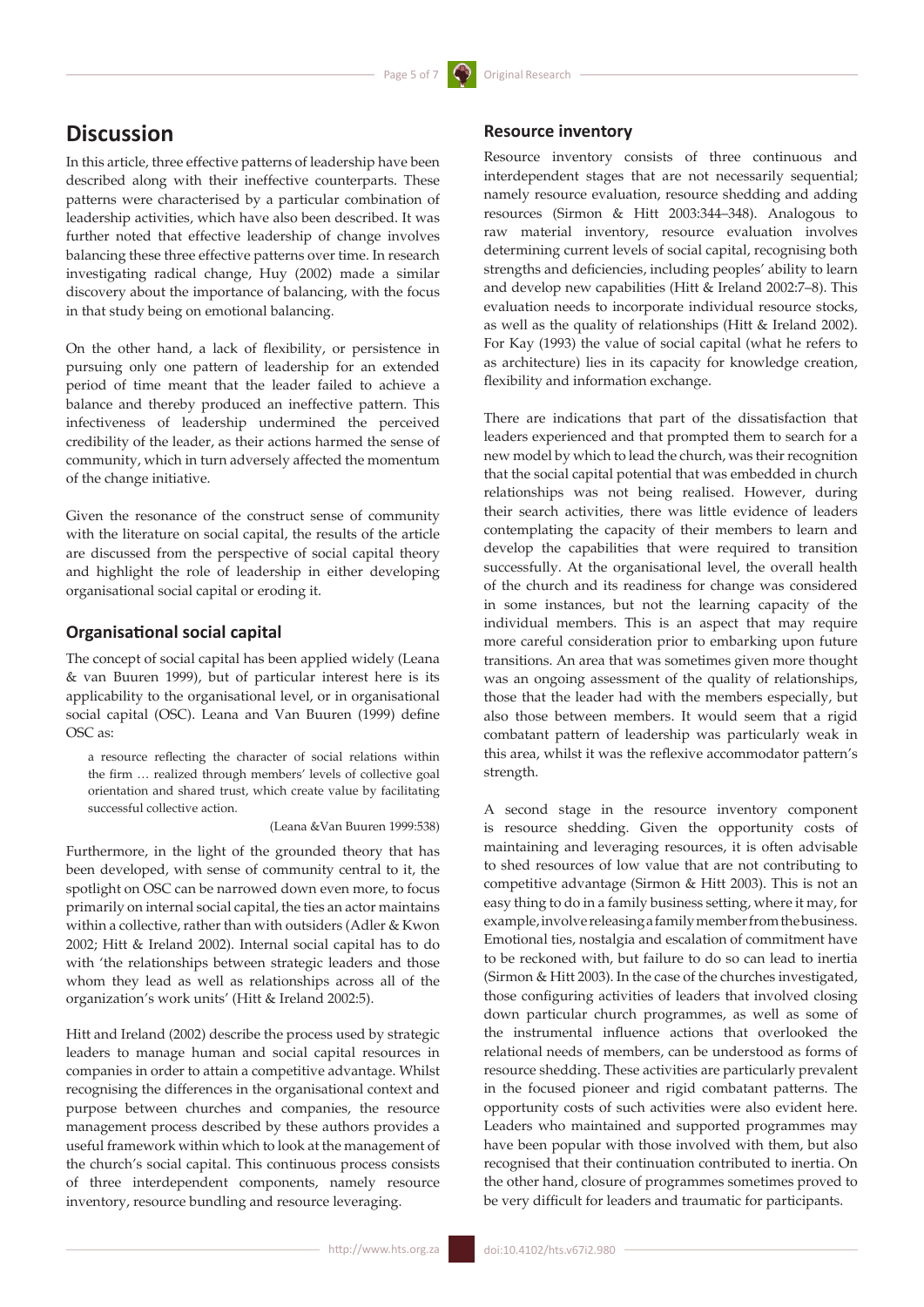The third stage of the resource inventory component involves adding resources 'that can be integrated to create resource bundles that are valuable, rare, difficult to imitate, and nonsubstitutable, and that can be leveraged by a strategy' (Sirmon & Hitt 2003:348). Family firms often have deficiencies in human capital that they need to address. There are a number of options here, such as (Sirmon & Hitt 2003:349–350):

- recruiting heterogeneous human capital from outside the firm and utilising the existing social capital to facilitate its integration
- • forming alliances
- developing internal resources
- • learning from failure.

In considering the cell-church transition, this scenario of human capital deficiencies can firstly be translated into the situation where there is the appointment of new leaders to promote, develop, or manage the cell-church model. This was only feasible in larger churches, where often, someone was appointed to assist the senior minister by administering the cell system. In smaller churches, additional employed staff could not be supported financially and so this was less likely. One possibility is that a successor to the current leader be appointed, but most often it was the current leader who was instrumental to driving this transition. In reality, churches struggled to develop their human capital base through new appointments and rather resorted to developing the existing human capital through configuring training and development activities. Where search activities were prevalent, the arrangement and development of these training activities were often facilitated by alliances with other churches in the local fraternal, or denomination, through conference attendance or by using the services of training consultants. This was particularly evident in the reflexive accommodator pattern. Reflexivity was also evident when leaders adapted their leadership patterns through learning from their own mistakes and those of others, particularly if their credibility levels were being eroded.

#### **Resource bundling**

The resource bundling and leveraging components follow on from the resource inventory component (Sirmon & Hitt 2003). These components involve configuring resources into bundles, and then using these bundles 'to formulate a strategy that exploits opportunities and creates a competitive advantage. In this way, managers leverage the firm's resources to create wealth.' (Sirmon & Hitt 2003:350). The configuring of resources often entails establishing integrative and coordinating mechanisms to link 'silos', requiring leaders to possess co-ordinating and persuasive skills so that groups are not only linked up, but also co-operative (Sirmon & Hitt 2003). Integrating human capital through coordination also makes use of the social capital of the group and leader (Hitt & Ireland 2002). Within the churches, resource bundling was evident in the configuring and relational influence activities of leaders. Configuring new structures to support the cell church transition created new types of interactions between members that in turn lay the foundation for the bundling of new social capital resources. When this was combined

with relational influence, trust was cultivated, further strengthening the social capital. This example highlights the delicate balance required between the focused pioneer and reflexive accommodator patterns, each of which places a premium on one of these sets of activities.

### **Leveraging resources**

Leveraging resources involves using bundled resources to pursue strategic ends. Adler and Kwon (2002:32) suggest that social capital is only of value to an organisation to the extent that it is contributing to its objectives (task contingent) and valued by the surrounding environment (symbolically contingent). Task and symbolic contingencies are primarily the responsibility of the strategic leader.

Hitt and Ireland (2002:9–10) describe the process of leveraging through leadership as requiring leaders to be facilitative, rather than controlling of members' activities:

- • learning, absorbing and diffusing new knowledge
- shaping and structuring co-operative relationships
- • using relational skills to build relationships with others
- essentially, building a collaborative mindset in the organisation.

They propose a number of ways in which strategic leaders could build internal social capital, two of which were evident in this study.

Firstly, leaders need to engage in building and utilising a team 'as a means of developing effective, collaborative relationships.' That is to say, there is a recognition that they cannot succeed on their own. Several church leaders who were interviewed highlighted the strength and unity of the leadership team as a critical factor responsible for the success of the church transition. The sense of community that was desired in the church had to first be reflected in the relationships at this level.

Secondly, effective relationships within a team will arise from the engendering of a climate of trust within the group and from the leaders selectively showing their weaknesses or humanness. It is largely the form that day-to-day interaction takes that will determine the quality of relationships. Examining leadership actions in this study, particularly with the cell group leaders, relational influence activities such as validating others, befriending them, supporting others and accommodating their needs, promoted effective relationships.

### **Social capital and leadership**

The resource–based view of organisations focuses on, *inter alia*, strategic leadership as a resource within an organisation that accounts for its success (Hoskisson *et al.* 1999). Similarly, organisational social capital would constitute a resource. This article has examined the role of strategic leadership in mobilising organisational social capital so as to bring about organisational change. In this case, examining churches that were undergoing the cell church transition, their leaders